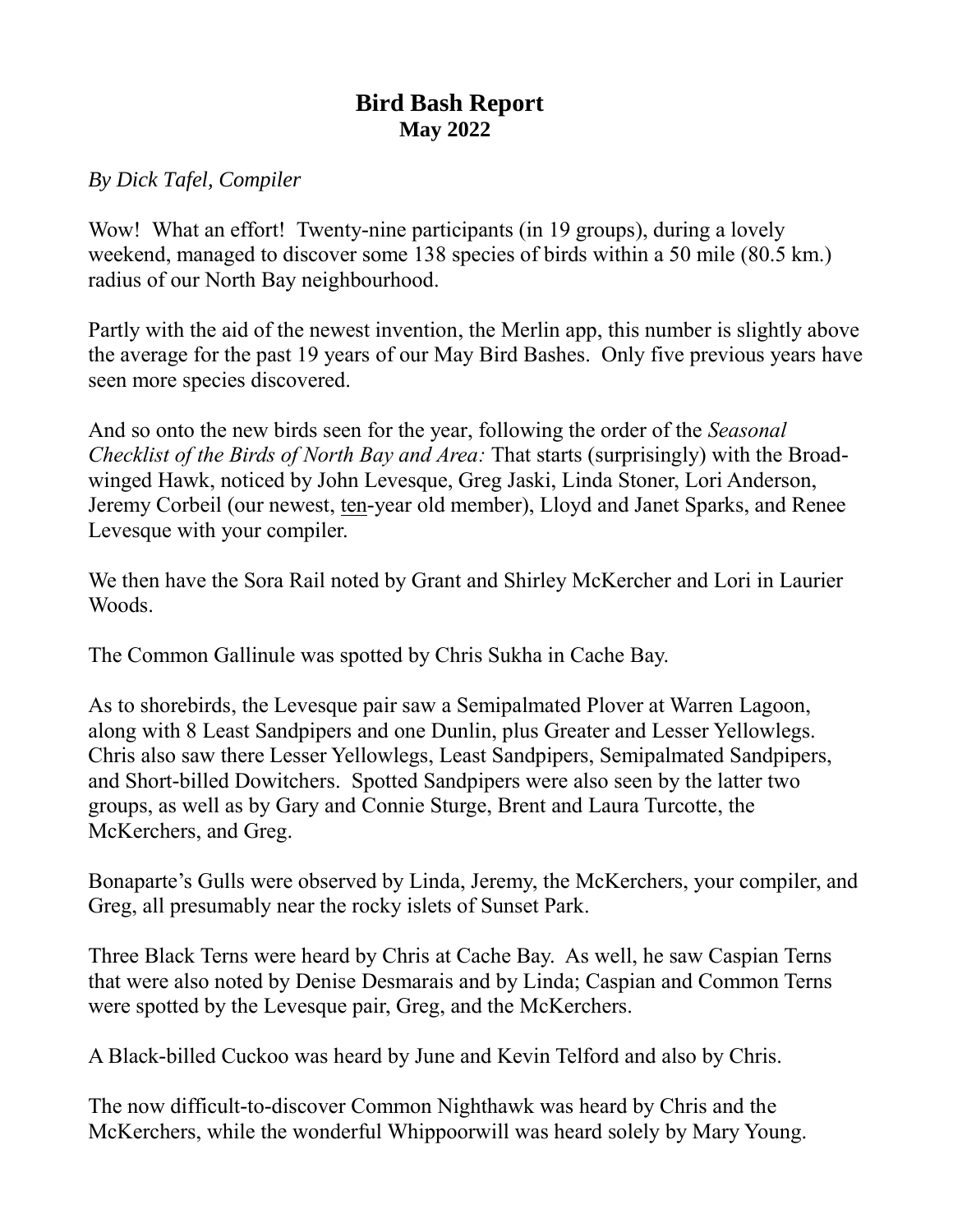Chimney Swifts were about in goodly numbers and watched in the late evenings by Elsa Tafel, the McKerchers, the Levesque duo, April, and Chris.

Ruby-throated Hummingbirds were enjoyed by many: Faye Oie, Connie and Gary Sturge, Peter and Pam Handley, Steve Pitt, Lori, Denise, the Sparks, the Turcottes, Mary, Chris, the Telfords, Elsa, the Levesque duo, the McKerchers, John, and Greg.

Now as to new flycatchers, some just recently arrived: the Eastern Wood Pewee was observed by April McCrum, the Sturges, Greg, John, Mary, and the Telfords. The Alder Flycatcher, Least Flycatcher, Great Crested Flycatcher, and Eastern Kingbird were all spotted by Lori, the Sturges, Greg, and the Levesque pair. The McKerchers missed the Alder. The Telfords missed the Eastern Kingbird. Chris missed the Great Crested. Denise missed the Least. Cindy Lafleur, Jeremy, and Linda caught sight of or heard only the Least. April noted the Least and Alder. Steve caught sight only of the Eastern Kingbird. Where was the Olive-sided?

Three new vireos were seen: the Warbling, Red-eyed and Philadelphia. Almost everyone heard, if not saw, the Red-eyed, while the Warbling was observed by the Levesque pair, the McKerchers, Jeremy, the Sturges, Chris, Greg, Mary, and Lori. The difficult- to- identify Philadelphia by its song alone was noted by the Levesque pair, Faye, April, and John.

Three new swallows arrived this month: Cliff, Bank and Northern Rough-winged. Chris found the latter two; Lori found the Cliff; and the Levesque pair found the Bank.

Two new wrens were located: the House, noted by Chris, Greg, and the Sturges, who also unearthed the hard-to- find Sedge.

Somewhat surprisingly, three of the four new thrushes were not spotted by many, with the Eastern Bluebird only upon Steve's list, while Swainson's was heard clearly only by your compiler. The Wood Thrush was noted only by the Sturges. Veerys were observed, however, by many - April, Mary, Lori, the Levesque pair, Chris, the Sturges, Greg, the McKerchers, Denise, Jeremy, April, and the Telfords.

Gray Catbirds were also noted by many - John, the Sturges, Denise, the McKerchers, Greg, Chris, the Levesque pair, Linda, Lori, and Mary.

As to Cedar Waxwings, not a lot of sightings yet, but, they were observed by Lori, Linda, the Levesque duo, Chris, Greg, Steve, the McKerchers, Cindy, the Sparks, and the Sturges.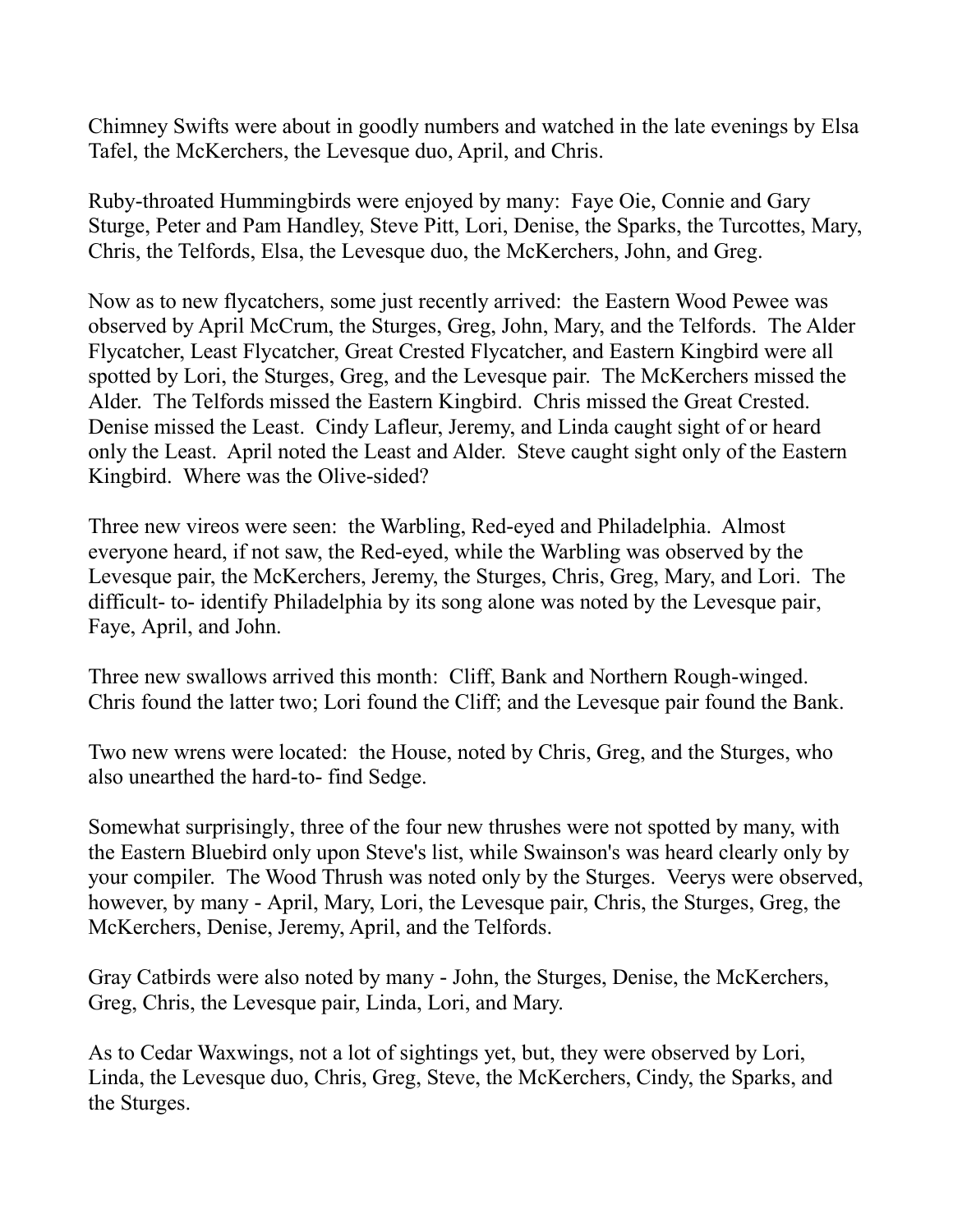Now to the wonderful, but often difficult to find, wood warblers: Only two of nineteen species discovered were prior to May's Bird Bash. It is too time-consuming to try to delineate which of what were observed by whom. And so, your compiler will start by detailing the new ones discovered, following the order of the checklist and then commenting upon the listers: Golden-winged (very rare for this area), Nashville, Northern Parula, Yellow, Chestnut-sided, Magnolia, Black-throated Blue, Black-throated Green, Blackburnian, Pine, Blackpoll, Black and White, American Redstart, Mourning, Common Yellowthroat, Wilson's, and Canada.

The Telfords noted ten new Bird Bash warblers - the Blackburnian, Black-throated Green, and Canada being perhaps paramount.

The Sturges marked down fifteen new ones - the Golden-winged surely being the most exciting, but also including the extra pretty Mourning, Canada, and Northern Parula. Their exceptional results were much due to a recording device on top of their car helped by the new birding assistant, the Merlin app.

Faye saw nine new ones, a great result for a new birder. She saw among her nine, the Canada, the Northern Parula, and the outstanding Blackburnian.

Another great result for a new birder was eight new ones spied by young Jeremy - the Blackpoll certainly among the most difficult to see and identify, being normally among the last to arrive while the leaves have almost fully formed. Magnolias and Common Yellowthroats were some of his other exciting finds.

The Sparks observed three new ones, including the Chestnut-sided, a bird which welcomes visitors by chanting, sometimes as incessantly as the Red-eyed Vireo, V*ery, very pleased to meet you.*

Denise found seven new warblers, including the easy- to- identify and the aptly named, but lovely Black and White.

Cindy had four new ones on her list, including the very active American Redstart.

The McKerchers identified six new warblers, including the bright Yellow which calls out to everyone, *Sweet, sweet shredded wheat*. They had some identification assistance from the Merlin app. I am sure many others also had such rather amazing assistance.

The Turcottes located seven new ones, which also included the very beautiful Northern Parula.

Greg had eleven new ones on his list, including the very pretty Nashville, the often hard-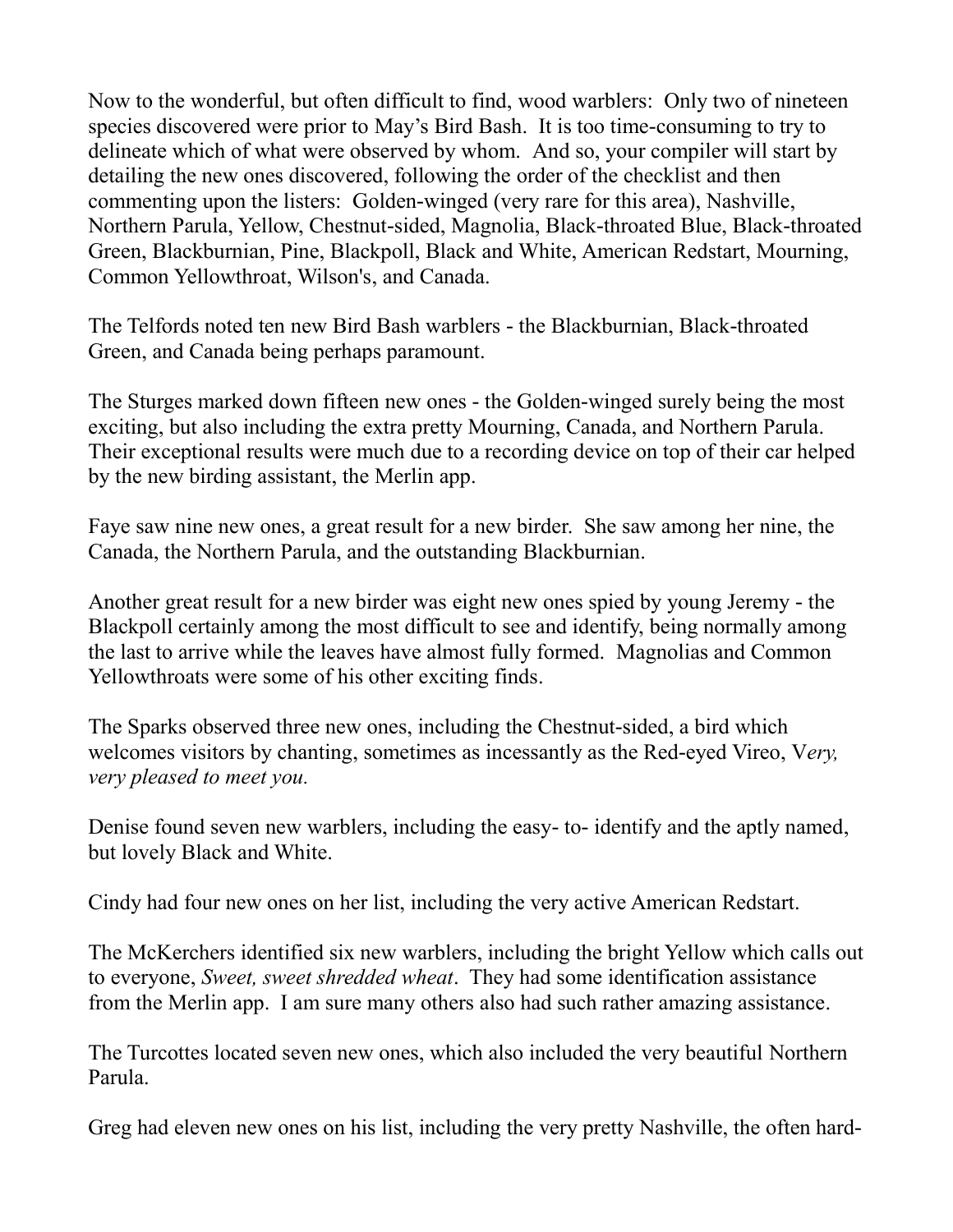to-find Magnolia and the hard-to- spot Pine, whose chipping voice is often a major clue.

Chris, without the aid of Merlin, identified thirteen new ones, including the magnificent Black-throated Blue and Green, and the recognizably-voiced Mourning. Chris, like some other birders, has excellent hearing for bird song and identifying such.

The Levesque pair had six new ones upon their joint list, including the black-masked Common Yellowthroat, but your compiler was very excited to discover a brilliant Blackburnian and the always tough-to- locate, but most beautiful, Northern Parula.

Linda noted three warblers, including the always appealing American Redstart.

Lori located eight new warblers, the brilliant Wilson's likely being a standout.

Mary had eight new ones on her list including the normally tough-to- identify Blackpoll and the brilliant Blackburnian.

April found eight new warblers, including both Black-throats and the Black and White.

John identified seven new warblers, which included the always special Blackburnian and the Chestnut-sided.

Steve had but two on his list, one of which was the American Redstart.

Moving along now to new, similar-looking sparrows, we have only the Clay-coloured, discovered luckily by your compiler near Warren Lagoon.

The new to the area for this Bird Bash were the beautiful, Rose-breasted Grosbeaks, noted by several participants, including the Sparks, Faye, the Telfords, the Sturges, Steve, Mary, April, your compiler, and Chris.

Exotic Indigo Buntings were discovered only by Greg and the Sturges.

Energetic Bobolinks were enjoyed by Mary, Lori, Chris, Denise, the Sturges, Steve, and the Levesque pair.

Excitingly beautiful Baltimore Orioles were watched by the Sturges, Chris, Renee, and Steve.

And so that concludes the record-keeping of the new bird species for this year.

We will now get to those species noted at some time previously following the same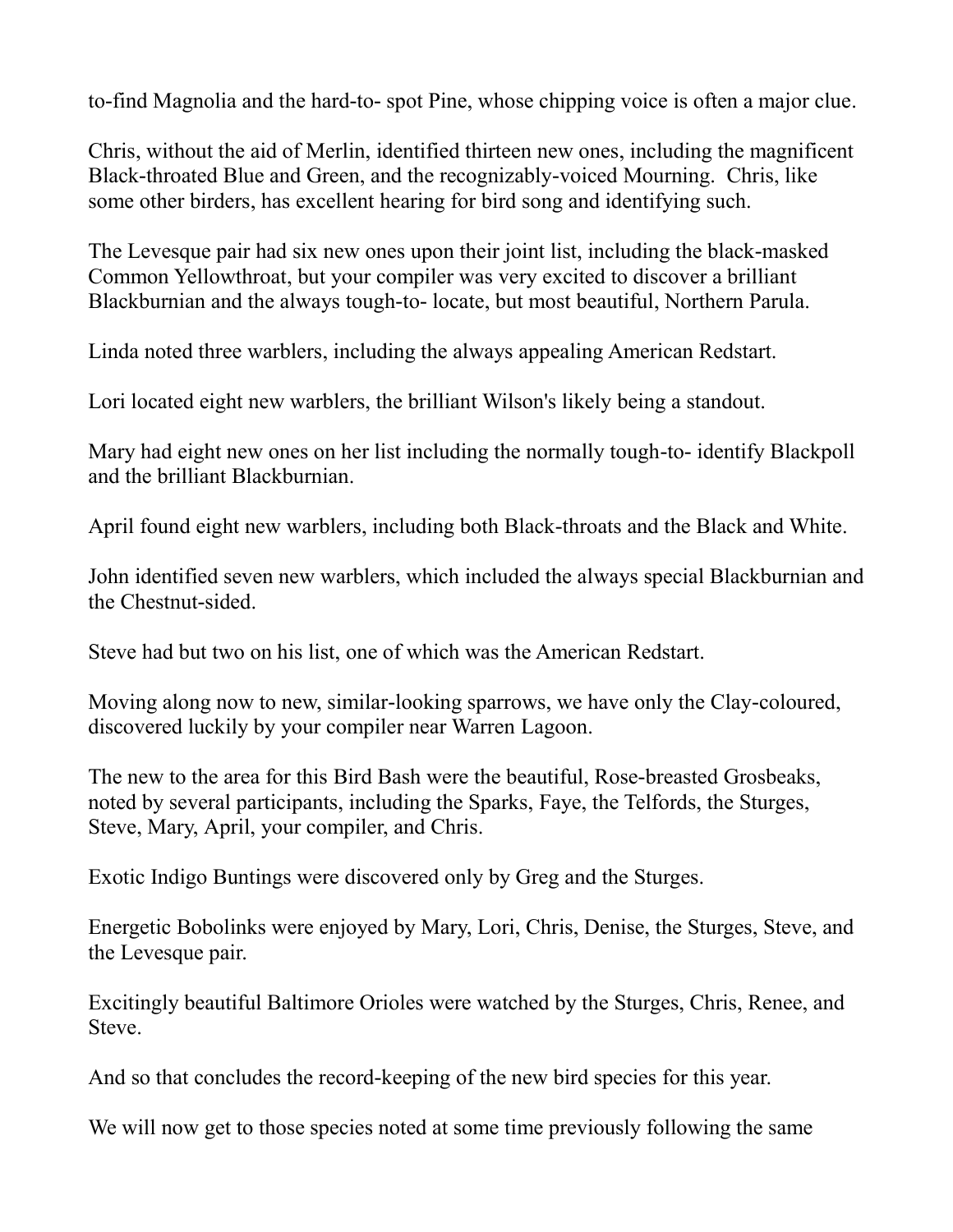order as our seasonal checklist.

This seems always to start with the Common Loon. A few more than previously were no doubt around, but they were hiding a bit more now, with nesting having started. They were discovered by Faye, Steve, Mary, Jeremy, the Levesque pair, Chris, the McKerchers, Denise, Elsa, and the Sparks.

A Pied-billed Grebe was seen by the Sturges.

Double-crested Cormorants were still about in pretty good numbers (they had not yet been eradicated under Ontario's barbaric killing laws), and were noticed by Denise in Cache Bay, the McKerchers, Greg, Chris, and the Levesque duo.

A few American Bitterns showed up and were marked down by Steve, Mary, Chris, the Sturges, and the Sparks.

Great Blue Herons were spotted by the Sturges, Denise, Faye, Cindy, the McKerchers, Greg, Chris, the Levesque pair, the Telfords, Linda, Jeremy, Mary, Elsa, and Steve. No Green Herons have been noted yet upon our lists this year.

Turkey Vultures were soaring about, and were spotted by Steve, Mary, John, Lori, the Levesque pair, Chris, Greg, the Turcottes, Denise, the Sturges, the Sparks, and the Telfords.

Canada Geese were quite common and widely distributed.

Three Trumpeter Swans were rather strangely located at Warren Lagoon and seen by Chris and the Levesque pair.

There were still many, pretty, dabbling ducks around, especially in the lagoons, spotted by those who visited them, especially Chris, the Sturges, and the Levesque pair - the beautiful Wood Duck, Gadwall, American Wigeon, Mallard ( also seen everywhere), Blue-winged and Green- winged Teal, and Northern Shoveler. Denise managed to locate just the Gadwall, American Wigeon, Blue-winged Teal and Northern Shoveler (besides the Mallard). The Sturges missed the Blue-winged Teal. Steve got only the Wood, besides the Mallard. Faye saw only the Mallard.

As to diving ducks, the Common Merganser was located by the Telfords, the McKerchers, Greg, and Chris, who also spotted the Hooded Merganser and Common Goldeneye. The latter two ducks were also seen by the Levesque duo, who also spotted one male Bufflehead (at Warren Lagoon).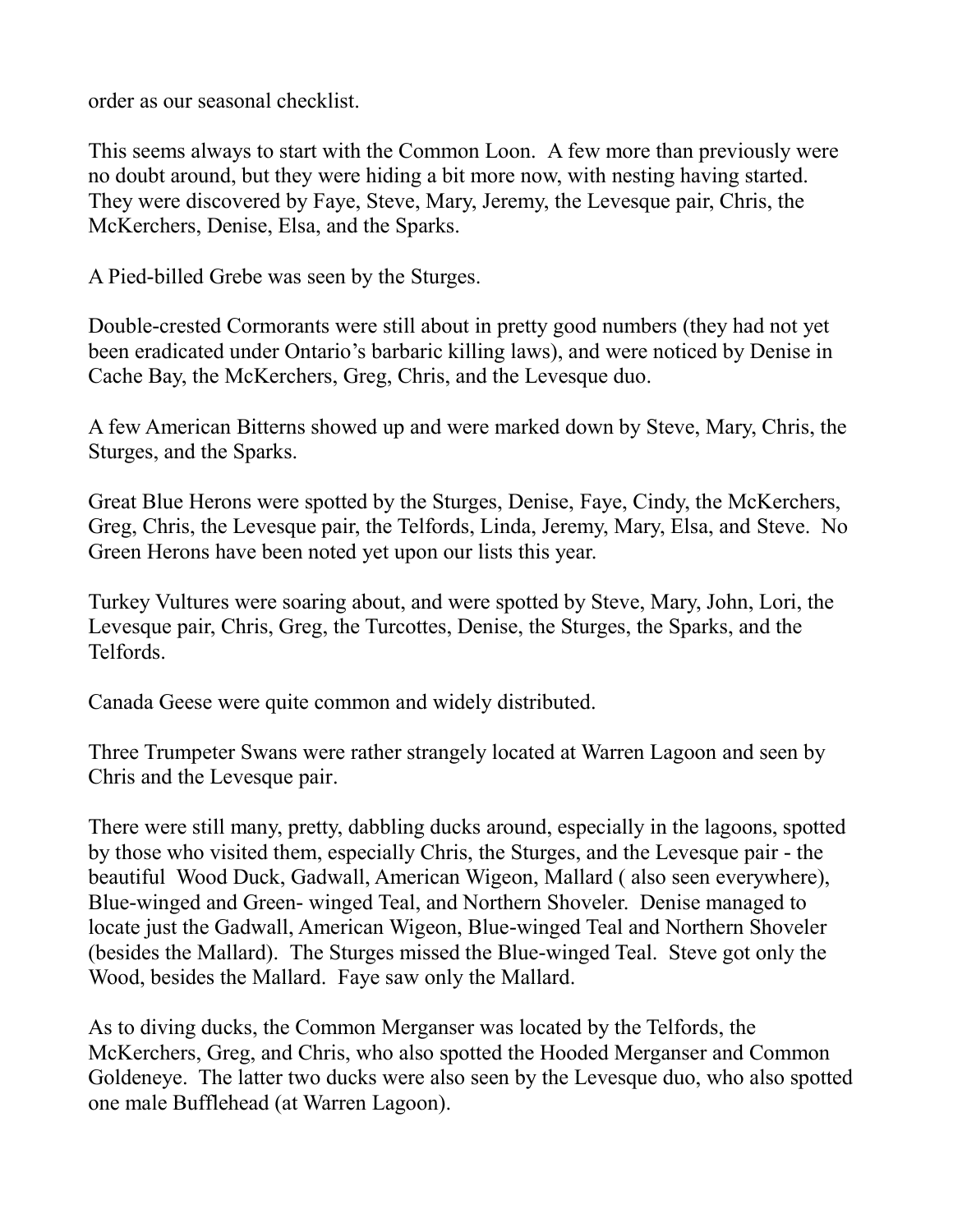Predators were about, of course, including Osprey observed by Greg, Denise, the Levesque pair, and Chris. The latter three also saw Northern Harrier, as did John. American Kestrels were watched by the Levesque duo, plus Denise, the Sturges, Chris, Steve, the Sparks, and Lori. Bald Eagles were spotted by the Sturges, theTelfords, the Sparks, the Turcottes, Greg, Faye, and Chris. Merlin was on the lists only of Renee and Denise. A Peregrine Falcon was well photographed by Steve.

Ruffed Grouse revealed themselves to the Telfords, Steve, Faye, Denise and Chris. Wild Turkeys were seen this month only by the Handleys, Faye, and Lori.

Sandhill Cranes were about in small numbers and spotted by John, Lori, the Sturges, and Chris.

A few Killdeer were first spotted last month, but this time a few more were noted by Chris, Greg, the Turcottes, the Sturges, and by Denise and the Levesque pair in the ball field at Cache Bay.

Rather rare Wilson's Snipe were discovered once again, this time by Mary, the Sturges, the Telfords, and Steve.

American Woodcock were about, though observed almost only during dusk, usually by their strange voice, and noted solely by Chris and the Sturges.

Ring-billed and Herring Gulls were around in quite large numbers.

Rock Pigeons remained the most common bird, it seems, while their family member, the Mourning Dove, was noticed only by Chris, Linda, Cindy, the McKerchers, April, Mary, Lori, the Sturges, the Levesque pair, and the Sparks.

The only owl, the Barred Owl, was noted solely by Chris.

The Belted Kingfisher was upon the lists only of Chris, Greg, and Denise.

Getting to woodpeckers, we start with the Yellow-bellied Sapsucker, spotted by Denise, Greg, Steve, the McKerchers, Mary, John, Lori, the Sturges, your compiler, Jeremy, April, and Chris.

We will leave the Downy and Hairy Woodpeckers and Northern Flickers to their own devices, since almost all participants spotted two or all of these common backyard species. Pileated Woodpeckers have a special place, one presumes due to their extraordinary demeanor, size and colorations, and so we will note those few who spotted such, mentioning Chris, the Levesque pair, the McKerchers, and Greg.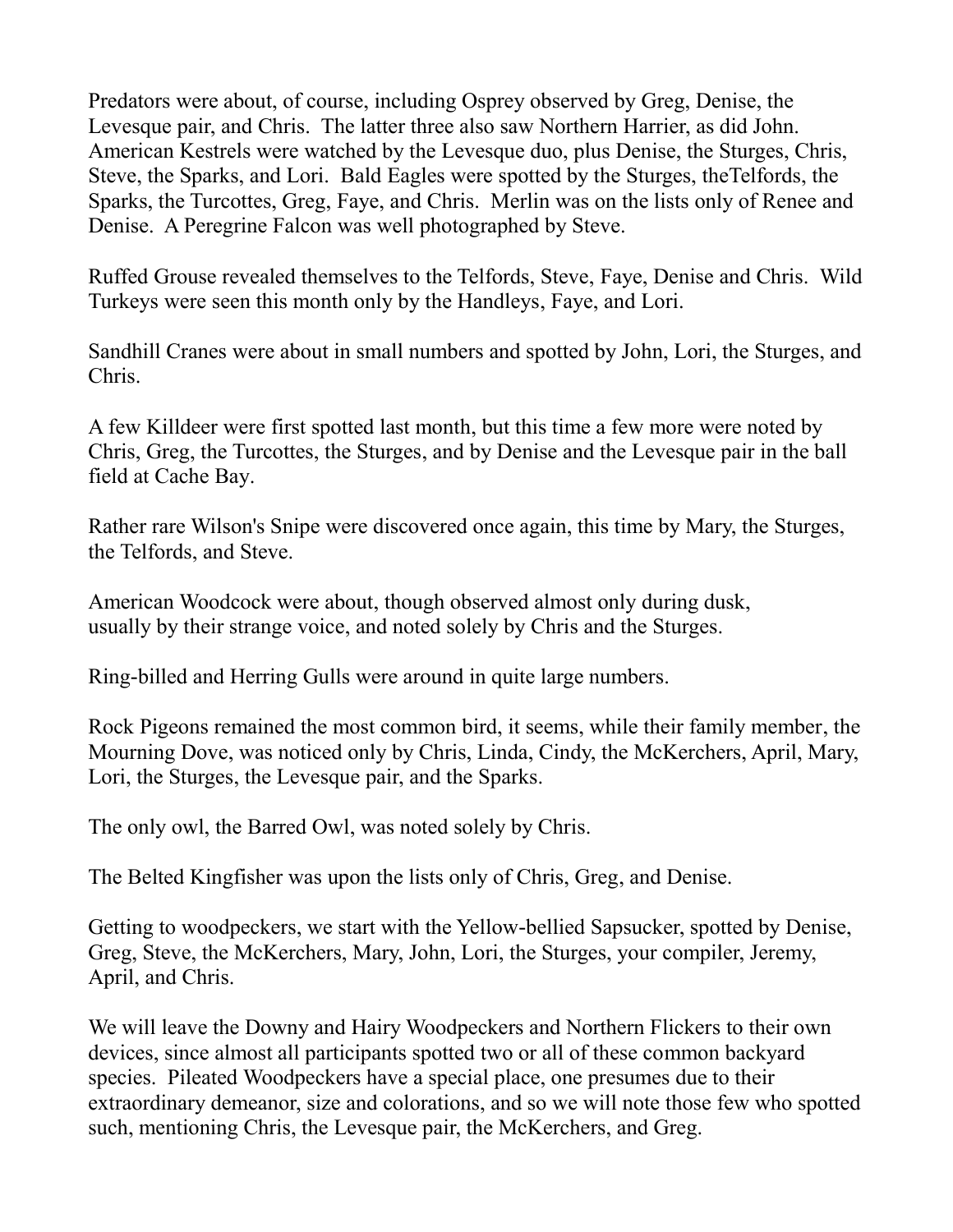Now we get to the Perching Birds (the Passeriformes), starting with flycatchers. The only species noted previously was the Eastern Phoebe, always the first one to try our area in the spring. It was spotted by Denise (in her yard), Greg, the McKerchers, Mary, John (in his yard), Lori, the Sturges, the Levesque duo, the Sparks, Jeremy, Steve, and Chris.

The Blue-headed Vireo was seen again, but solely by Faye, the Sturges, and Greg.

There were no Canada Jays spotted this month, but Blue Jays, American Crows and Common Ravens were, as they say, ubiquitous, and seen by most participants.

Tree Swallows and Barn Swallows were seen again, by Denise, Chris, the Sturges, the Levesque duo, Steve, and Lori. The Tree alone was watched by Greg, Cindy, the McKerchers, Faye, Mary, Jeremy, the Sparks, and the Turcottes.

Black-capped Chickadees were, of course, very common, and seen by almost everyone.

Nuthatches were not so commonplace now that most feeders have been discontinued. And so the Red- breasted was spotted by the Handleys and Denise, and both it and the White-breasted were located by Lori, the Sturges, the McKerchers, the Telfords, Faye, and Steve. The White-breasted alone was watched by Jeremy.

The Brown Creeper was again around and found only by the Sturges.

Winter Wrens were about and were discovered by the Sturges, the Telfords, and Chris.

The two kinglets came into view. The Sturges found both Golden-crowned and Rubycrowned; the Turcottes and April, just the Ruby-crowned; and Faye just the Goldencrowned.

The Hermit Thrush was again discovered. Mary found it, as did the Turcottes, Chris, and the Sturges. American Robins continued to be enjoyed by all participants!

The Brown Thrasher was found by Steve, Chris, the Levesque duo, Mary, Lori, and the Sturges.

European Starlings are not the most popular bird, but they were on just about everyone's list.

Now there were two warblers also discovered on the previous Bird Bash, namely Yellow-rumped and Ovenbird. The McKerchers spotted both as did the Sturges, Lori,